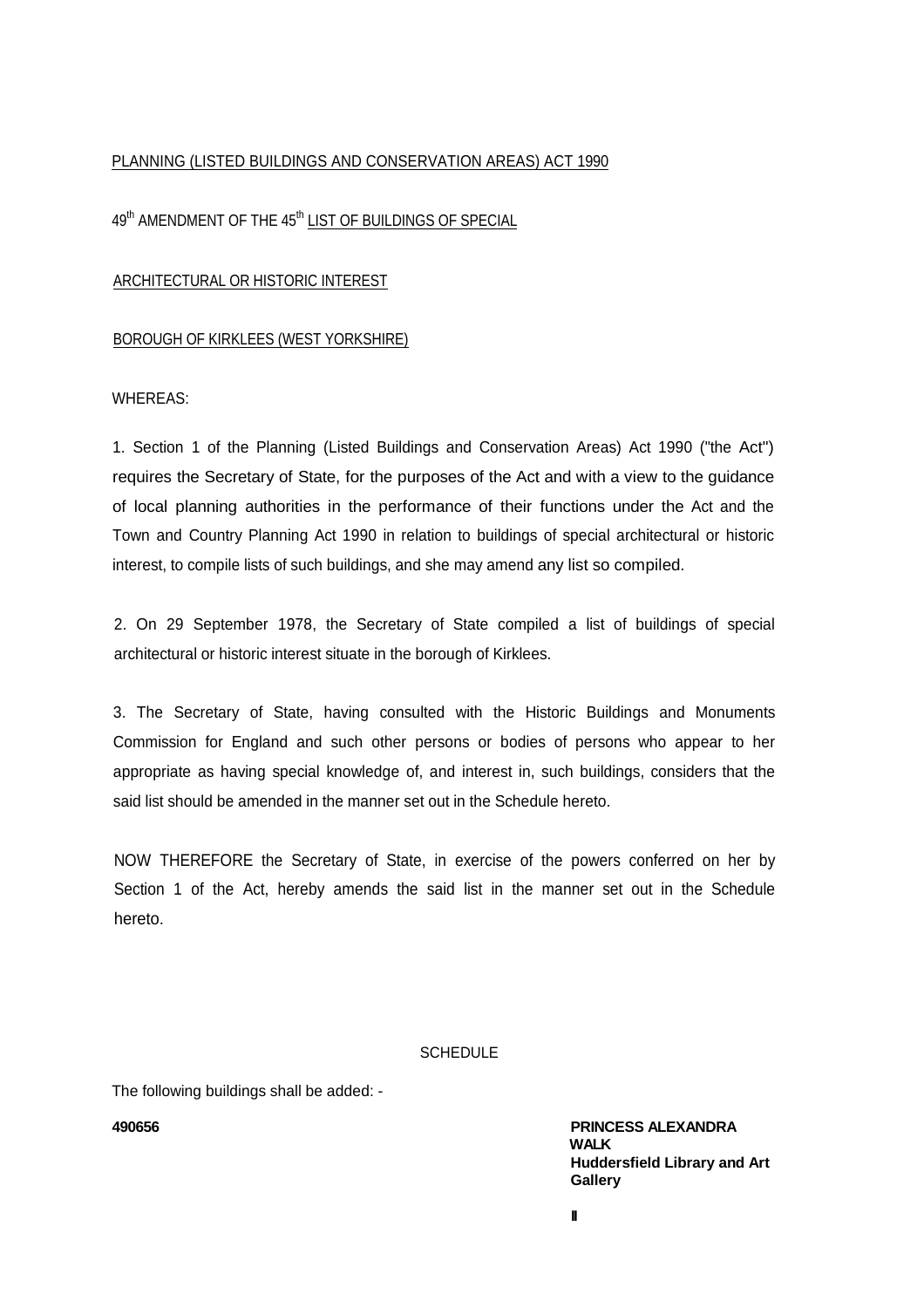Library and Art Gallery built in 1937, designed by E H Ashburner, steel framed and faced with local pink stone. The plan form is square with a central atrium containing the main staircase through three storeys plus basement. Main entrance facade has protruding central section with central entrance doorway with ogee-curved consoles supporting a cornice, flanked by two tall metal-framed rectangular windows with slightly recessed architraves, plus five at first floor level with cornice above. Decorative panel above cornice. Three windows on each side on ground and first floors. Second floor has no external windows. Bas-relief frieze in classical style between ground and first floor windows on either side. Windows continue in same style throughout, including basement windows to sides. Two free-standing statues in classical style with modernist influence flanking entrance steps, representing Spirits of Literature and Art, by James Woodford.

Right return has similar facade with a projecting centre of 8 windows, those on the ground floor have moulded stone surrounds and hood moulds, the 8 windows above have flush surrounds.

INTERIOR: Entrance hall with original coffered ceiling and lights, marble lined. Fine Imperial staircase to all floors with brass handrail. Floor paved with chequer design (hidden by carpet). Landing walls panelled in wood veneer, landing floor with original cork tiles. Meeting room also fully panelled in wood veneer with original doors and fittings. Some original bookcases in library and original doors throughout. Built 1937, opened as a library and art gallery in 1940, still in original use. Sources: Twentieth Century Society.

#### **HUDDERSFIELD 492030 Queensgate Market**

**II**

Market Hall. 1968-70 to the designs of the J. Seymour Harris Partnership, with Leonard and Partners as consultant engineers. Reinforced concrete, board-marked internally to columns and partly clad in local Elland Edge stone and ceramic panels, with patent glazing. Roof covering not seen. Rectangular building on a site that slopes steeply downhill from the town centre to the west towards the ring road, Queensgate. The structure comprises 21 "mushroom^ columns each supporting an asymmetrical rectangular section *i* each 56ft long by 31 ft wide by 10ft deep - of board-marked hyperbolic paraboloid roof, four rows of four and one of five facing Queensgate, where the market is set over a delivery bay and car park. From north to south the rows alternate in height, and from west to east they step upwards, and then down. This means that there are gaps of 4'6'' between each roof section which is filled with patent glazing to form clerestoreys, the glazing suspended from the upper hypar to accommodate any movement which may occur and having aluminium bars. Further patent glazing over natural stone walling and expressed framework to facades on Princess and Peel Streets, whence there are direct entrances into the market hall from Peel Street via steps. Ventilation is by fixed louvers. From Ramsden Street the two entrances to the market are through shopping arcades, not themselves of any interest. The facade of the market hall on Queensgate incorporates five roof sections with patent glazing and is decorated with square ceramic panels by Fritz Steller, set over natural stone cladding. These continue across the facade of the adjoining shops, to make nine panels in all.

The interior was designed for 187 market stalls and 27 shop units, available singly or in multiple units. In the centre, panopticon like, is a former restaurant at first-floor level, heavily glazed, reached via steps and used as market offices. It is not known if it in fact ever opened as a restaurant, admired though it was for its views across the town. The north wall is decorated with a metal relief of abstract figures by Steller, and the Coat of Arms rescued from the police station (built 1898) formerly on the site. The shops and stall units themselves are not of particular interest save that they exhibit charismatic examples of c.1970 signage with their serif italic lettering. The interior also incorporates a 1935 'Jubilee' K6 telephone kiosk to the designs of Sir Giles Gilbert Scott.

The market hall forms part of a much larger redevelopment of central Huddersfield in the